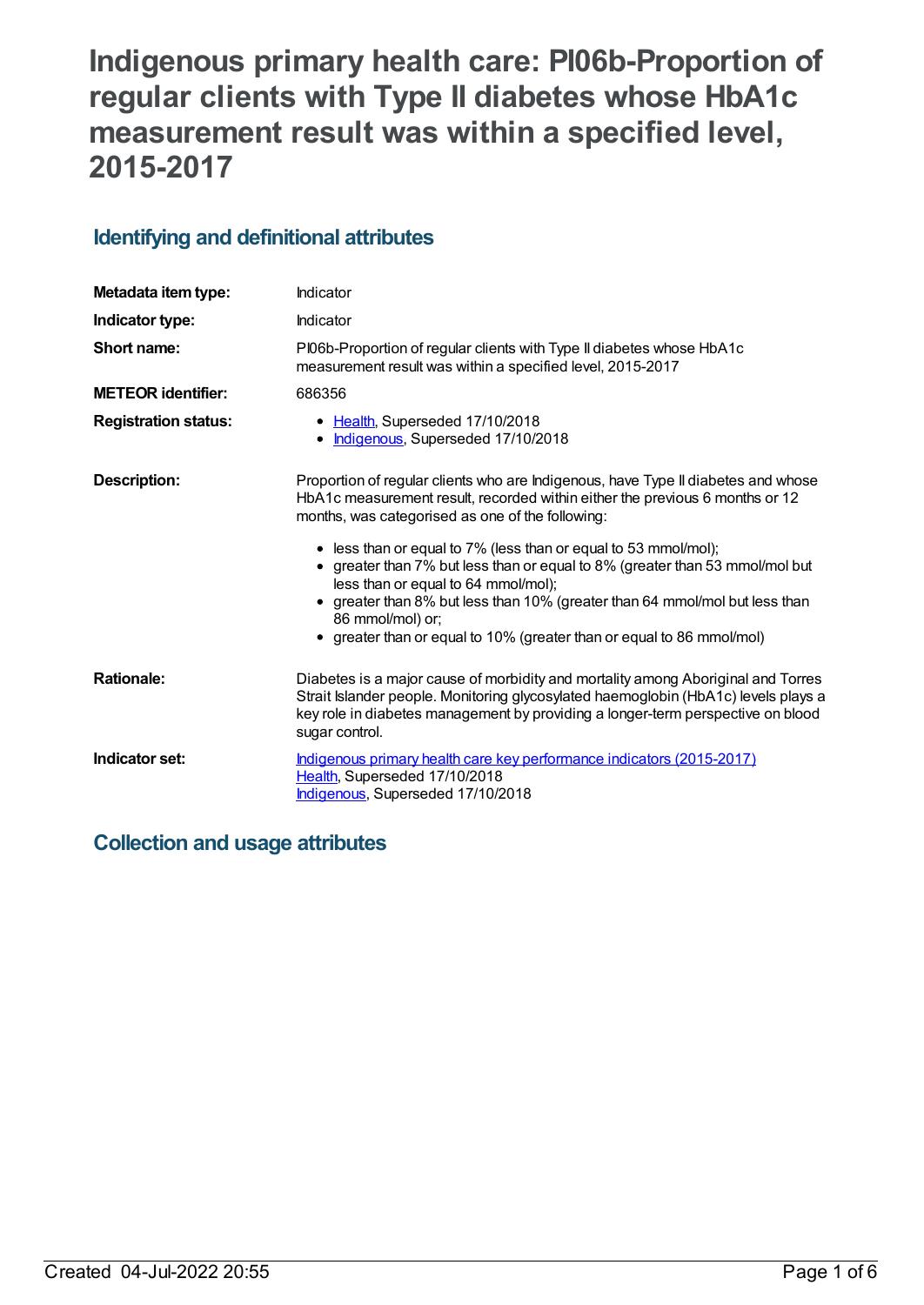| <b>Computation description:</b> | Proportion of regular clients who are Indigenous, have Type II diabetes and whose<br>HbA1c measurement result, recorded within the previous 6 months or 12 months,<br>was categorised as one of the following:<br>• less than or equal to 7% (less than or equal to 53 mmol/mol);                                                                                                                              |
|---------------------------------|----------------------------------------------------------------------------------------------------------------------------------------------------------------------------------------------------------------------------------------------------------------------------------------------------------------------------------------------------------------------------------------------------------------|
|                                 | • greater than 7% but less than or equal to 8% (greater than 53 mmol/mol but<br>less than or equal to 64 mmol/mol);<br>• greater than 8% but less than 10% (greater than 64 mmol/mol but less than<br>86 mmol/mol) or;<br>• greater than or equal to 10% (greater than or equal to 86 mmol/mol)                                                                                                                |
|                                 | 'Regular client' refers to a client of an Australian Government Department of Health-<br>funded primary health care service (that is required to report against the Indigenous<br>primary health care key performance indicators) who has an active medical record;<br>that is, a client who has attended the Department of Health-funded primary health<br>care service at least 3 times in the last 2 years. |
|                                 | HbA1c: glycosylated haemoglobin.                                                                                                                                                                                                                                                                                                                                                                               |
|                                 | Exclude Type I diabetes, secondary diabetes, gestational diabetes mellitus (GDM),<br>previous GDM, impaired fasting glucose (IFG), impaired glucose tolerance (IGT).                                                                                                                                                                                                                                           |
|                                 | Presented as a percentage.                                                                                                                                                                                                                                                                                                                                                                                     |
|                                 | Calculated separately for each HbA1c range, for each time period.                                                                                                                                                                                                                                                                                                                                              |
|                                 | Include only the most recent HbA1c measurement from each time period.                                                                                                                                                                                                                                                                                                                                          |
|                                 | If the client has had their HbA1C measured more than once in the relevant period,<br>only the most recently recorded result is included in this calculation.                                                                                                                                                                                                                                                   |
| <b>Computation:</b>             | (Numerator ÷ Denominator) x 100                                                                                                                                                                                                                                                                                                                                                                                |
| <b>Numerator:</b>               | Calculation A: Number of regular clients who are Indigenous, have Type II diabetes<br>and whose HbA1c measurement result, recorded within the previous 6 months, was<br>less than or equal to 7% (less than or equal to 53 mmol/mol).                                                                                                                                                                          |
|                                 | Calculation B: Number of regular clients who are Indigenous, have Type II diabetes<br>and whose HbA1c measurement result, recorded within the previous 6 months, was<br>greater than 7% but less than or equal to 8% (greater than 53 mmol/mol but less<br>than or equal to 64 mmol/mol).                                                                                                                      |
|                                 | Calculation C: Number of regular clients who are Indigenous, have Type II diabetes<br>and whose HbA1c measurement result, recorded within the previous 6 months, was<br>greater than 8% but less than 10% (greater than 64 mmol/mol but less than 86<br>mmol/mol).                                                                                                                                             |
|                                 | Calculation D: Number of regular clients who are Indigenous, have Type II diabetes<br>and whose HbA1c measurement result, recorded within the previous 6 months, was<br>greater than or equal to 10% (greater than or equal to 86 mmol/mol).                                                                                                                                                                   |
|                                 | Calculation E: Number of regular clients who are Indigenous, have Type II diabetes<br>and whose HbA1c measurement result, recorded within the previous 12 months,<br>was less than or equal to 7% (less than or equal to 53 mmol/mol).                                                                                                                                                                         |
|                                 | Calculation F: Number of regular clients who are Indigenous, have Type II diabetes<br>and whose HbA1c measurement result, recorded within the previous 12 months,<br>was greater than 7% but less than or equal to 8% (greater than 53 mmol/mol but<br>less than or equal to 64 mmol/mol).                                                                                                                     |
|                                 | Calculation G: Number of regular clients who are Indigenous, have Type II diabetes<br>and whose HbA1c measurement result, recorded within the previous 12 months,<br>was greater than 8% but less than 10% (greater than 64 mmol/mol but less than 86<br>mmol/mol).                                                                                                                                            |
|                                 | Calculation H: Number of regular clients who are Indigenous, have Type II diabetes<br>and whose HbA1c measurement result, recorded within the previous 12 months,<br>was greater than or equal to 10% (greater than or equal to 86 mmol/mol).                                                                                                                                                                  |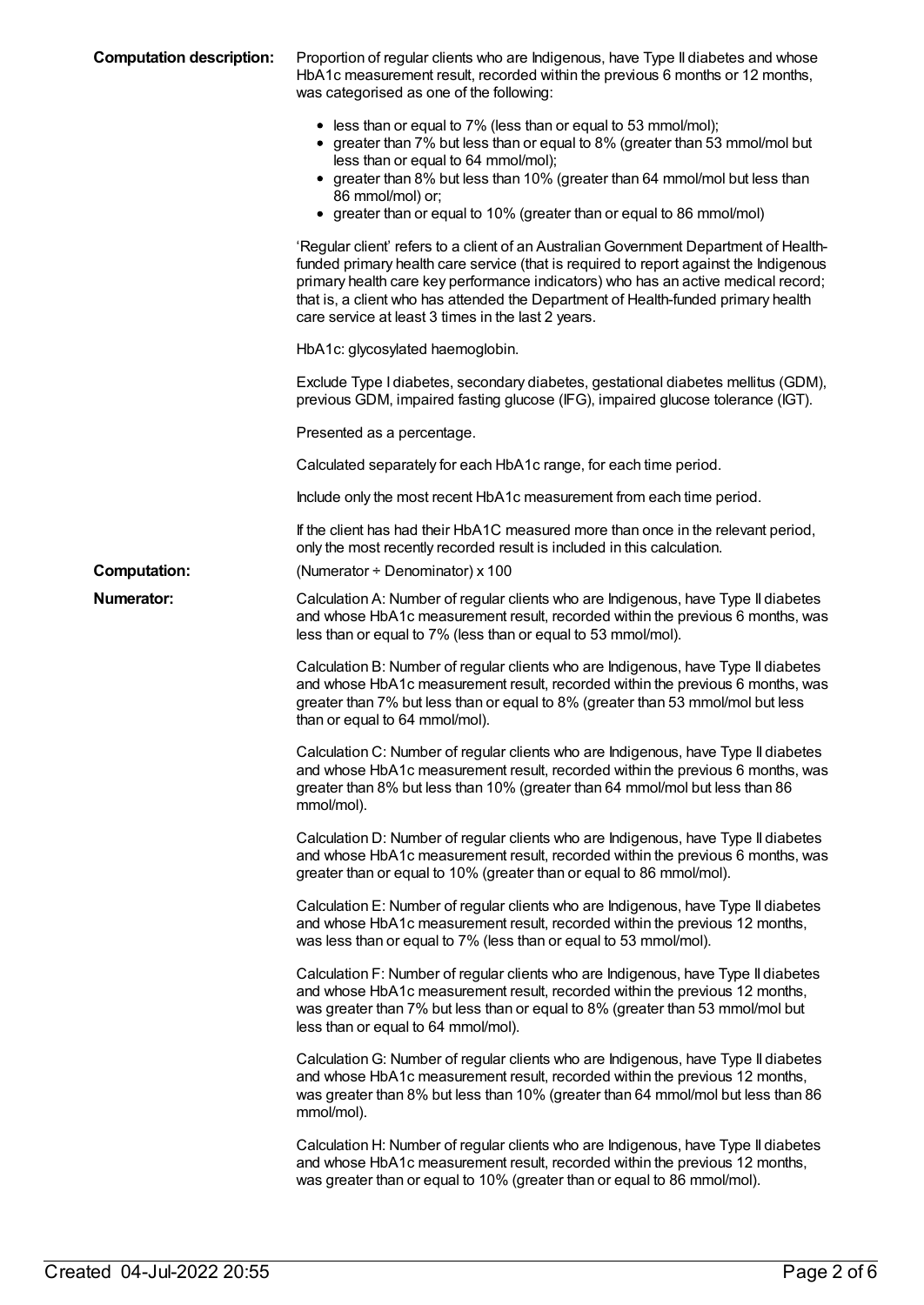[Person—diabetes](https://meteor.aihw.gov.au/content/270194) mellitus status, code NN

**Data Source**

[Indigenous](https://meteor.aihw.gov.au/content/430643) primary health care data collection

**NMDS / DSS**

[Indigenous](https://meteor.aihw.gov.au/content/686603) primary health care NBEDS 2017–18

**Guide for use**

Type II diabetes only.

#### **Data Element / Data Set**

[Person—glycosylated](https://meteor.aihw.gov.au/content/589601) haemoglobin level, code N

**Data Source**

[Indigenous](https://meteor.aihw.gov.au/content/430643) primary health care data collection

**NMDS / DSS**

[Indigenous](https://meteor.aihw.gov.au/content/686603) primary health care NBEDS 2017–18

**Guide for use**

Response to this is conditional on responding 'yes' to having had an HbA1c measurement result recorded within the previous 6 months or 12 months.

#### **Data Element / Data Set**

Person-Indigenous status, code N

**Data Source**

[Indigenous](https://meteor.aihw.gov.au/content/430643) primary health care data collection

**NMDS / DSS**

[Indigenous](https://meteor.aihw.gov.au/content/686603) primary health care NBEDS 2017–18

#### **Guide for use**

The implementation start date for this data element in the Indigenous primary health care NBEDS 2017-18 is 1 December 2017.

### **Data Element / Data Set**

[Person—regular](https://meteor.aihw.gov.au/content/686291) client indicator, yes/no code N

**Data Source**

[Indigenous](https://meteor.aihw.gov.au/content/430643) primary health care data collection

**NMDS / DSS**

[Indigenous](https://meteor.aihw.gov.au/content/686603) primary health care NBEDS 2017–18

#### **Guide for use**

The implementation start date for this data element in the Indigenous primary health care NBEDS 2017-18 is 1 December 2017.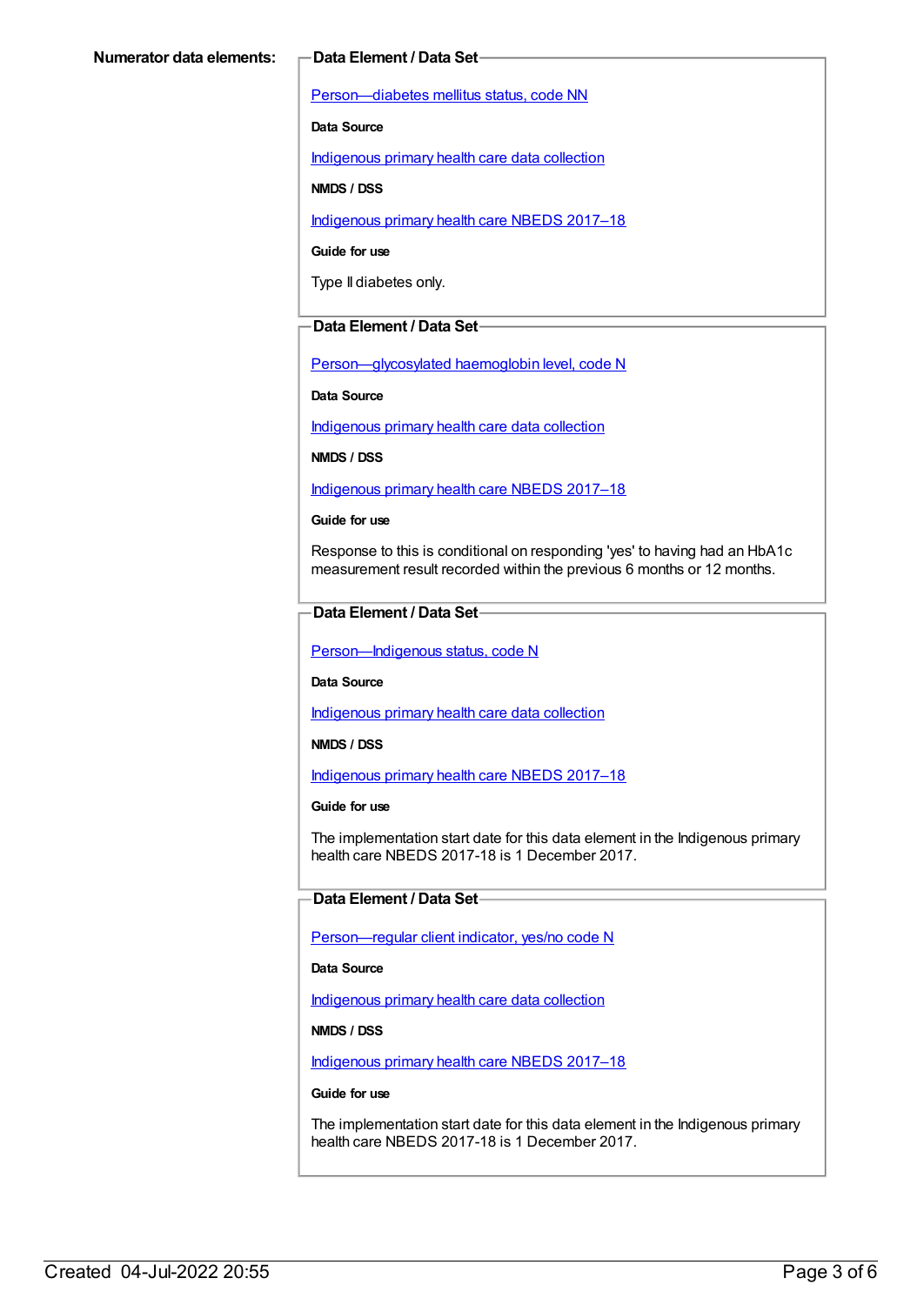| Denominator: |  |
|--------------|--|
|--------------|--|

**Denominator data**

**elements:**

Calculation A, B, C, D: Total number of regular clients who are Indigenous, have Type II diabetes and have had an HbA1c measurement result recorded within the previous 6 months.

Calculation E, F, G, H: Total number of regular clients who are Indigenous, have Type II diabetes and have had an HbA1c measurement result recorded within the previous 12 months.

**Data Element / Data Set** [Person—diabetes](https://meteor.aihw.gov.au/content/270194) mellitus status, code NN **Data Source** [Indigenous](https://meteor.aihw.gov.au/content/430643) primary health care data collection **NMDS / DSS** [Indigenous](https://meteor.aihw.gov.au/content/686603) primary health care NBEDS 2017–18 **Guide for use** Type II diabetes only. **Data Element / Data Set** [Person—glycosylated](https://meteor.aihw.gov.au/content/441495) haemoglobin measurement result recorded indicator, yes/no code N **Data Source** [Indigenous](https://meteor.aihw.gov.au/content/430643) primary health care data collection **NMDS / DSS** [Indigenous](https://meteor.aihw.gov.au/content/686603) primary health care NBEDS 2017–18 **Data Element / Data Set** Person-Indigenous status, code N **Data Source** [Indigenous](https://meteor.aihw.gov.au/content/430643) primary health care data collection **NMDS / DSS** [Indigenous](https://meteor.aihw.gov.au/content/686603) primary health care NBEDS 2017–18 **Guide for use** The implementation start date for this data element in the Indigenous primary health care NBEDS 2017-18 is 1 December 2017. **Data Element / Data Set** Person-regular client indicator, yes/no code N **Data Source** [Indigenous](https://meteor.aihw.gov.au/content/430643) primary health care data collection **NMDS / DSS** [Indigenous](https://meteor.aihw.gov.au/content/686603) primary health care NBEDS 2017–18 **Guide for use**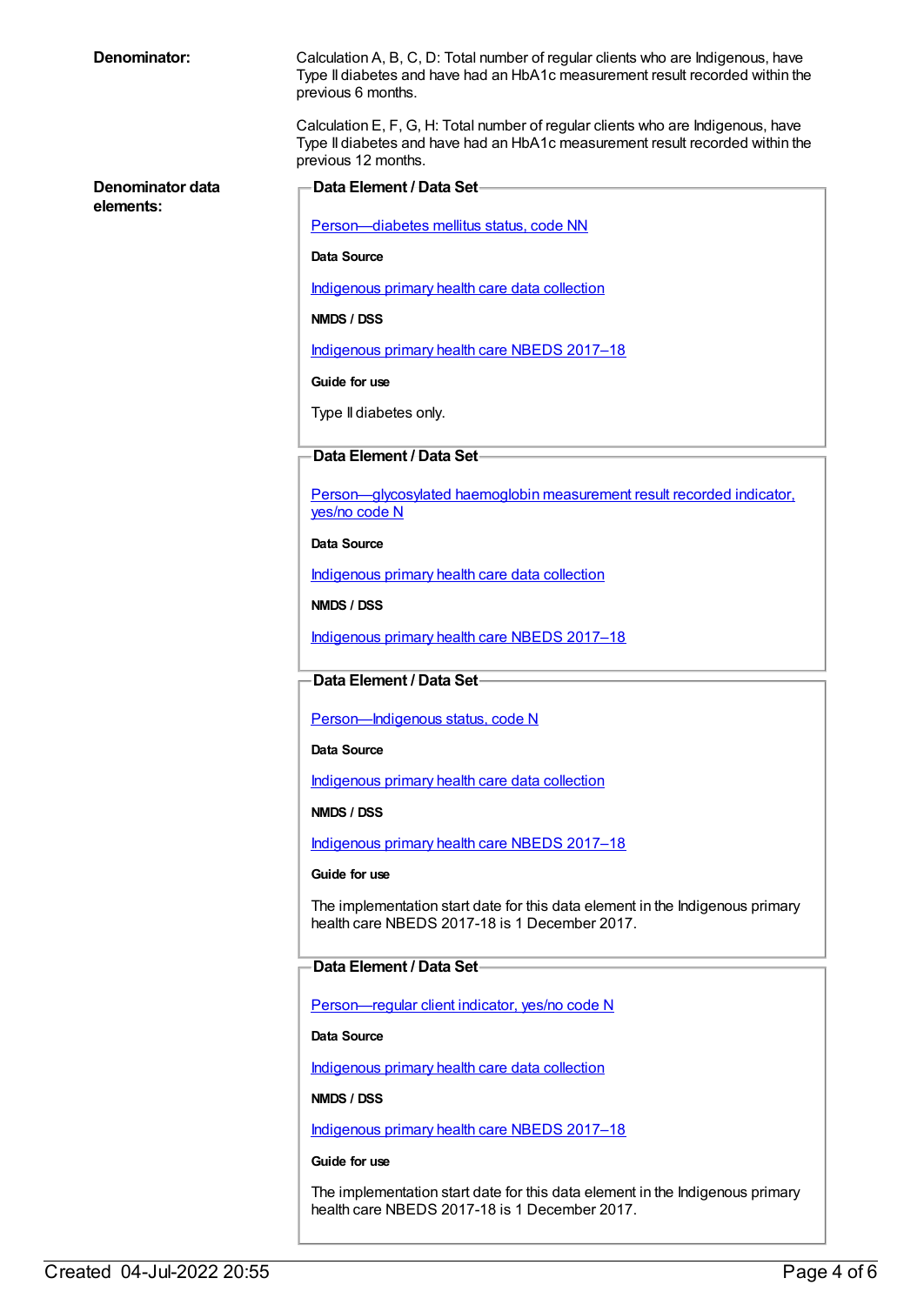| Disaggregation:                         | 1. Sex:<br>a) Male<br>b) Female                                                                                                                                |
|-----------------------------------------|----------------------------------------------------------------------------------------------------------------------------------------------------------------|
|                                         | 2. Age:<br>$a) 0-4$ years<br>$b)$ 5-14 years<br>c) 15-24 years<br>d) 25-34 years<br>e) 35-44 years<br>f) 45-54 years<br>g) 55-64 years<br>h) 65 years and over |
| <b>Disaggregation data</b><br>elements: | Data Element / Data Set-                                                                                                                                       |
|                                         | Person-age, total years N[NN]                                                                                                                                  |
|                                         | Data Source                                                                                                                                                    |
|                                         | Indigenous primary health care data collection                                                                                                                 |
|                                         | NMDS / DSS                                                                                                                                                     |
|                                         | Indigenous primary health care NBEDS 2017-18                                                                                                                   |
|                                         | Data Element / Data Set-                                                                                                                                       |
|                                         | Person-sex, code X                                                                                                                                             |
|                                         | Data Source                                                                                                                                                    |
|                                         | Indigenous primary health care data collection                                                                                                                 |
|                                         | NMDS / DSS                                                                                                                                                     |
|                                         | Indigenous primary health care NBEDS 2017-18                                                                                                                   |
|                                         | Guide for use                                                                                                                                                  |
|                                         | The implementation start date for this data element in the Indigenous primary<br>health care NBEDS 2017-18 is 1 December 2017.                                 |

# **Representational attributes**

| <b>Representation class:</b>                          | Percentage |
|-------------------------------------------------------|------------|
| Data type:                                            | Real       |
| Unit of measure:                                      | Person     |
| Format:                                               | NM.NI      |
| المتحدد ومتراكل المتماشية والمتماد والمتناقص والمتمار |            |

## **Indicator conceptual framework**

**Framework and dimensions:** [Effective/Appropriate/Efficient](https://meteor.aihw.gov.au/content/410681)

## **Data source attributes**